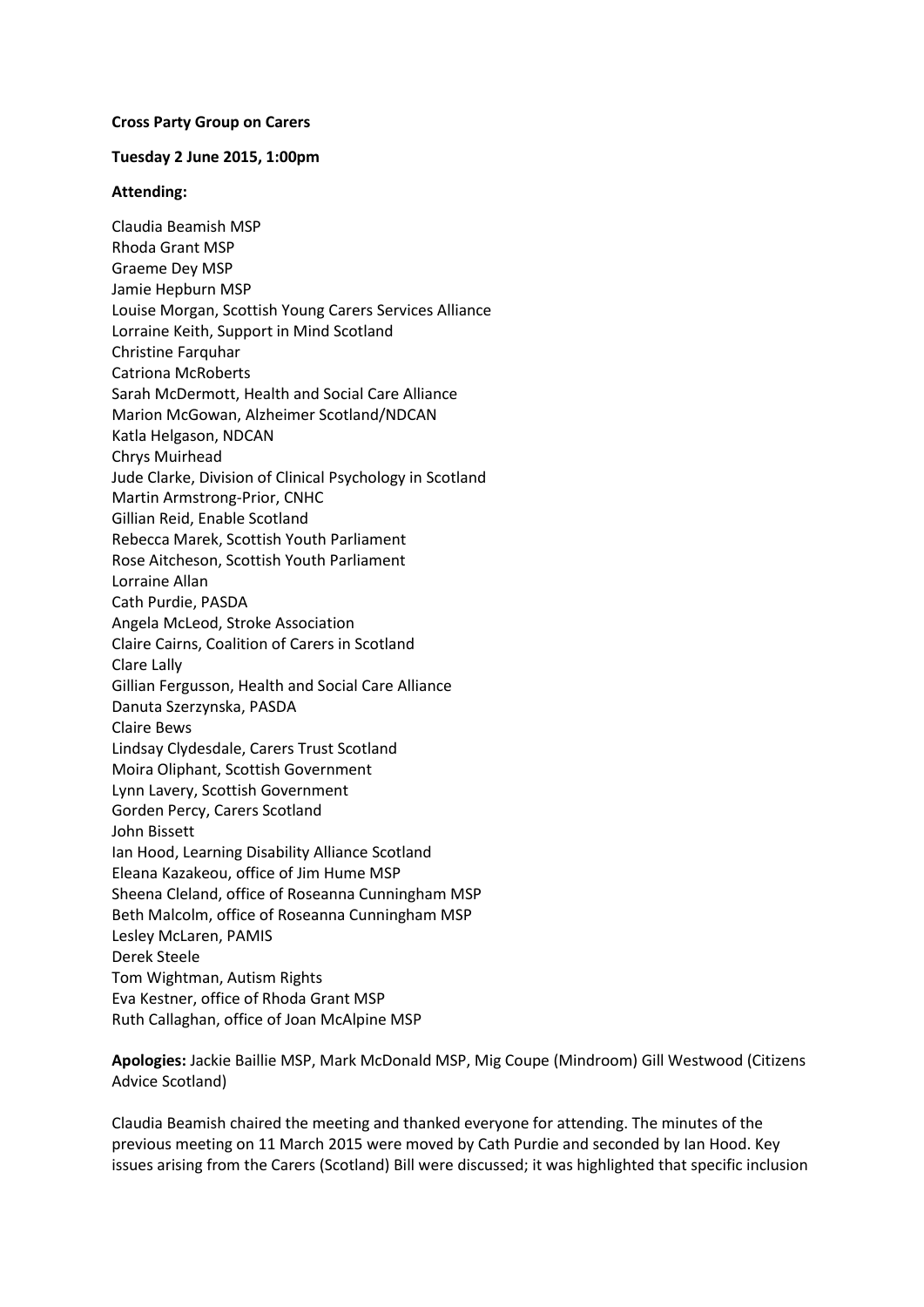of young carers issues in the Bill had been well received. There was a discussion about duties and other aspects of the Bill that seemed to be missing. Items that were raised were the inclusion of a duty to record unmet need of carers, a duty to inform people about becoming a carer & their right to not provide care, lack of accountability and/or a complaints procedure, and how young carer statements will be kept confidentially if the young person does not want their Named Person to know about their caring situation. Attendees also discussed how investment in preventative, longterm and holistic carer support will be managed, how carers should have a choice about how many hours of care they provide, how the funding identified in the Financial Memorandum of the Bill will be protected when it is transferred to local authority budgets, the need to look at the Carers Bill alongside other legislation such as the Mental Health (Scotland) Bill, the need to continue services that have been funded by streams such as the Change Fund which is coming to an end, and the need to focus on support for the cared-for person as well.

Jamie Hepburn MSP, Minister for Sport, Health Improvement and Mental Health, spoke about the provisions of the Bill and the Scottish Government's commitment to carers over the past few years. The Bill looks at changing carers' assessments to Adult Carer Support Plans, removing the 'regular and substantial' test so that all carers can access a support plan, the requirement that the person being cared for must have a community care service provided to them will be removed, local authorities will have a duty to prepare and publish a short breaks statement, local authorities will have a duty to support carers who meet eligibility criteria and a power to support carers in a preventative way, there will be a duty on local authorities to involve carers and carers' services in planning and delivery of local support, and local authorities will have to publish local carers' strategies.

Louise Morgan asked about the Named Person for young carers and the requirement for sensitivity if young people did not want their school (and therefore the named person) to know if they were a young carer. Mr Hepburn said that he appreciated the need for sensitivity and it was difficult to balance the need to share information with those who needed it alongside young carers' wishes, and that this showed the importance of considering legislation within the context of other legislation such as the Children and Young People's Act. The key thing is to make sure that young carers will always be supported.

Discussion moved to eligibility criteria. Ian Hood said that some local authorities had already tightened their eligibility criteria in order to save money. Catriona McRoberts said that locallydeveloped criteria made it difficult to hold local authorities to account or to get support if complaining about locally-made decisions. Mr Hepburn stated that the intention was to introduce local eligibility criteria under a national framework, and reminded the group that local authorities are elected bodies and are therefore accountable to their elected members, but indicated that he was willing to explore options for national eligibility criteria. In all cases, local authorities will be in control of their own budgets anyway so criteria will not affect this. There are a range of options for people to hold services to account, and there will be even more options when the Bill becomes law.

Clare Lally asked about accountability in the wider context – there is nothing on the face of the Bill that mentions accountability, and having to go through the channels and processes can be very difficult for carers, as it is time-consuming and draining. People who are looking after someone with palliative care needs or with a terminal illness have even more need of a right of recourse. Fiona Collie told the group that working groups had been formed to address this issue as it was right that there should be a clear route for social care complaints as there is for health care complaints.

Claire Cairns spoke further about national eligibility criteria, stating that some of the arguments about using criteria to direct resources actually referred to eligibility thresholds and not to criteria.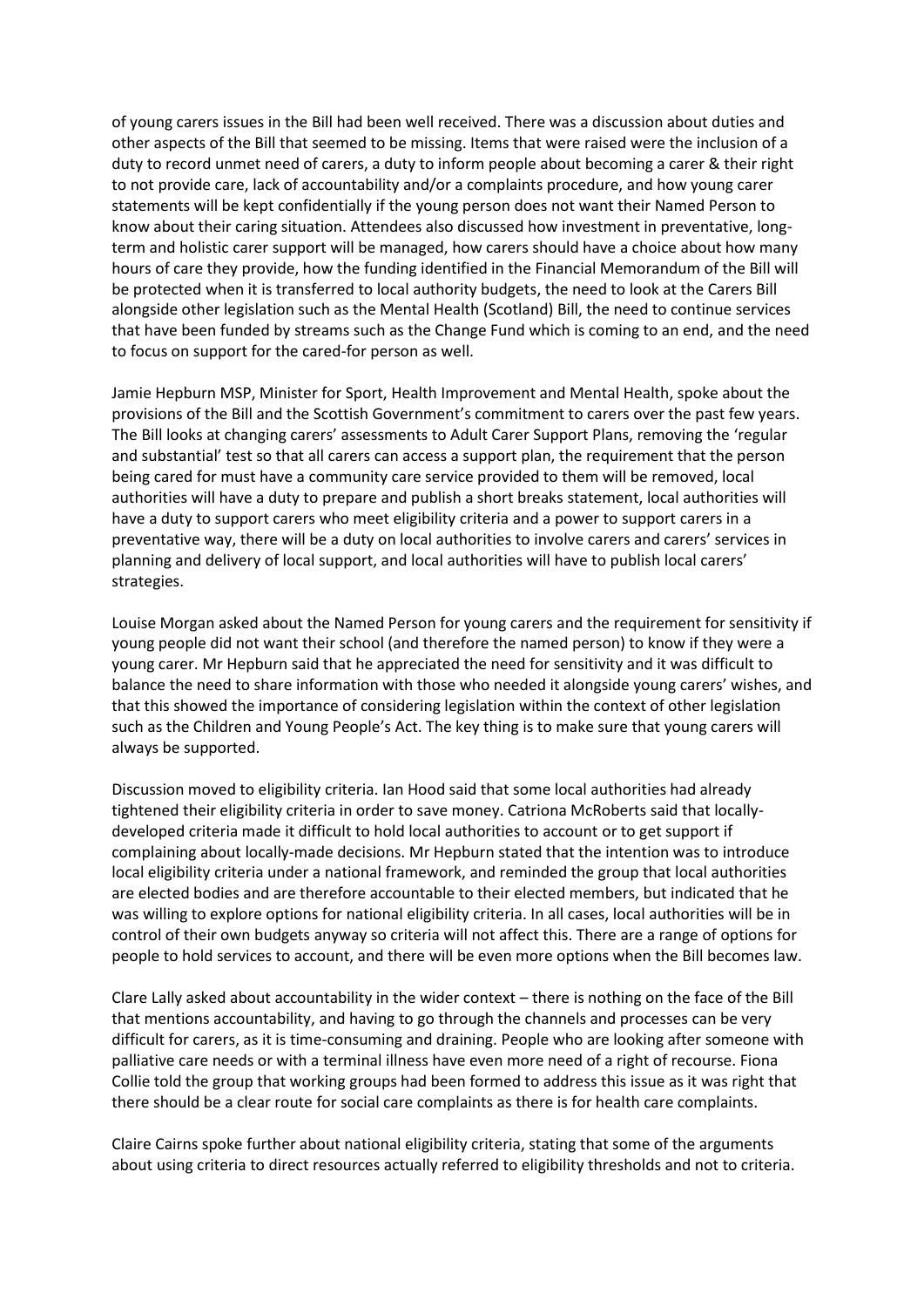Carers needs to know what their entitlements to support are, and there is no need to vary this locally. The National Carer Organisations have been developing a national eligibility framework that is holistic and looks at the carer's whole life, and Mr Hepburn indicated that he and the Bill team would be interested to see the framework when it was finished.

Tom Wightman asked about the Carers Rights Charter. Moira Oliphant confirmed that the introduction of the Bill had delayed progress on this piece of work but that it will continue very soon. She also highlighted provisions under Section 31 of the Bill that would place a duty on local authorities to offer information and advice to carers about their rights.

Rhoda Grant took over the chair.

Short breaks funding was discussed. It was noted that the local authority will have to make a short breaks statement available, but that actual funding available for the breaks might not be realised. The need for holistic support was reiterated – an example was given of cuts to transport services allowing people to go to college. The service (college) is still there but it is not accessible, and this makes people isolated. Mr Hepburn stated that although there was no specific duty to provide short breaks, support given to carers would consider the need for one. Widening access to support via an adult carer support plan would also hopefully mean that breaks would be available to all carers.

Mr Hepburn had to leave the meeting at 2pm but stated that following up these issues and any others that were yet to be discussed could be done in writing. Scottish Government officials remained at the meeting to answer further questions.

The recording of unmet need was discussed again. It was noted that this could particularly affect mental health carers as the need for support was not always consistent and support services were not always useful for this group of carers. Moira Oliphant stated that a well-completed adult carer support plan would be able to record unmet need and that good practice would be able to identify solutions.

Gillian Reid spoke about emergency planning and how several evidence submissions to the Health and Sport Committee had called for inclusion of emergency planning on the face of the Bill as a key aspect of all adult carer support plans and young carer statements. Lynn Lavery stated that the Government felt emergency planning was more usefully placed in regulations that accompanied the Bill and that there needed to be clarity around what was meant by emergency planning.

Jude Clarke spoke about difficulties with information and advice service provision in a particular local area and enquired how the quality of information and advice would be monitored. Lorraine Keith added that carers sometimes needed to be supported to access information and advice. Moira Oliphant stated that the Bill is clear that existing resources should be used and that local authorities should not replicate services. The Bill team are considering changing the wording of the Bill to add clarity in this regard. It was also assured that face-to-face advice would be provided, and there was funding allocated in the Financial Memorandum for advice workers.

Lorraine Allan discussed how accessing regular breaks provided by the voluntary sector could be difficult, and that more funding was needed for these kinds of services as not everybody required information and advice. Tom Wightman reiterated that there should be increased focus on the choice to provide care and the choice to provide a certain number of hours of care (or none at all). Moira Oliphant confirmed that provisions in the Bill meant that local authorities must take into account a carer's willingness and ability to provide care, and there would be further provisions in the